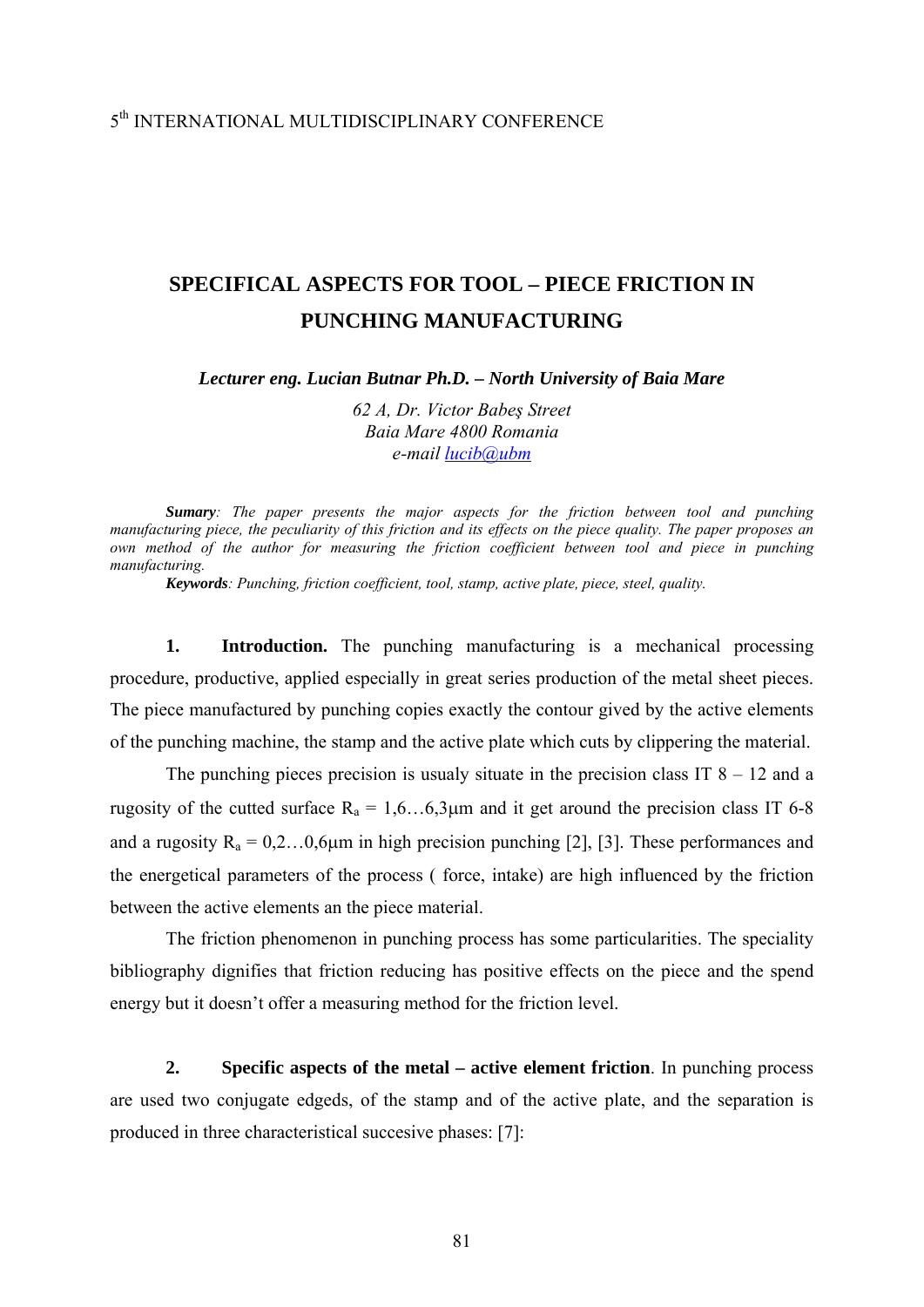*a) the stress phase in elastic condition* –the material is just a little distorted between the edgeds, the stresses and the deformation are under elasticities limits ( $\tau < \tau_e$ ,  $\epsilon < \epsilon_e$ );

*b) the stress phase in plastic condition* – the deformation became permanently and the stress brings up the flowing limit and they increase to maximum value ( $\tau > \tau_c$ ,  $\tau \rightarrow \tau_r$ ,  $\varepsilon = \varepsilon_e + \varepsilon_p$ ); in cutted section, this zone *Z.P.* will apear as a glace and with low rugosity band;

*c)**the scissors phase* – when it frames fissures which propagate in material on common surface; in cutted section results a band *Z.F.*with mat and rugged aspect.

 Aggravating of the friction conditions on the contact between tool and piece (figure 1) aggravates the cutted surface (figure 2) by extanding the rugged band, reducing the glace band and growing the rugosity.





Fig. 1. The stamp - material – active plate contact.

Fig. 2. The punching cutted surface.

The friction on the tool – piece contact presents *some particularities* which distinguishes it from the working machine parts friction [7], [8]:

- the deformation *tool material is harder* then processing material;
- *the processing material chages continous the stratums in contact*;
- *the couplings pressures are extremly high* (200-300daN/mm<sup>2</sup>) and for the machine parts, the stresses are about  $5$ daN/mm<sup>2</sup>;
- *the friction forces are much higher* and ununiform distributed on the surfaces;
- *the particles speed is different* in different zones of the contact.

 The concurrent influence of high temperature (500°- 600°C), of contact pressure and of the high friction coefficient takes to forming of microjunctions and solder bridges. These affect the piece and the tool. The microjunctions are breaked next moments and some particles are wresting from the piece surface. This takes to prime the microcrack in piece and to aggravate the manufacturing surface.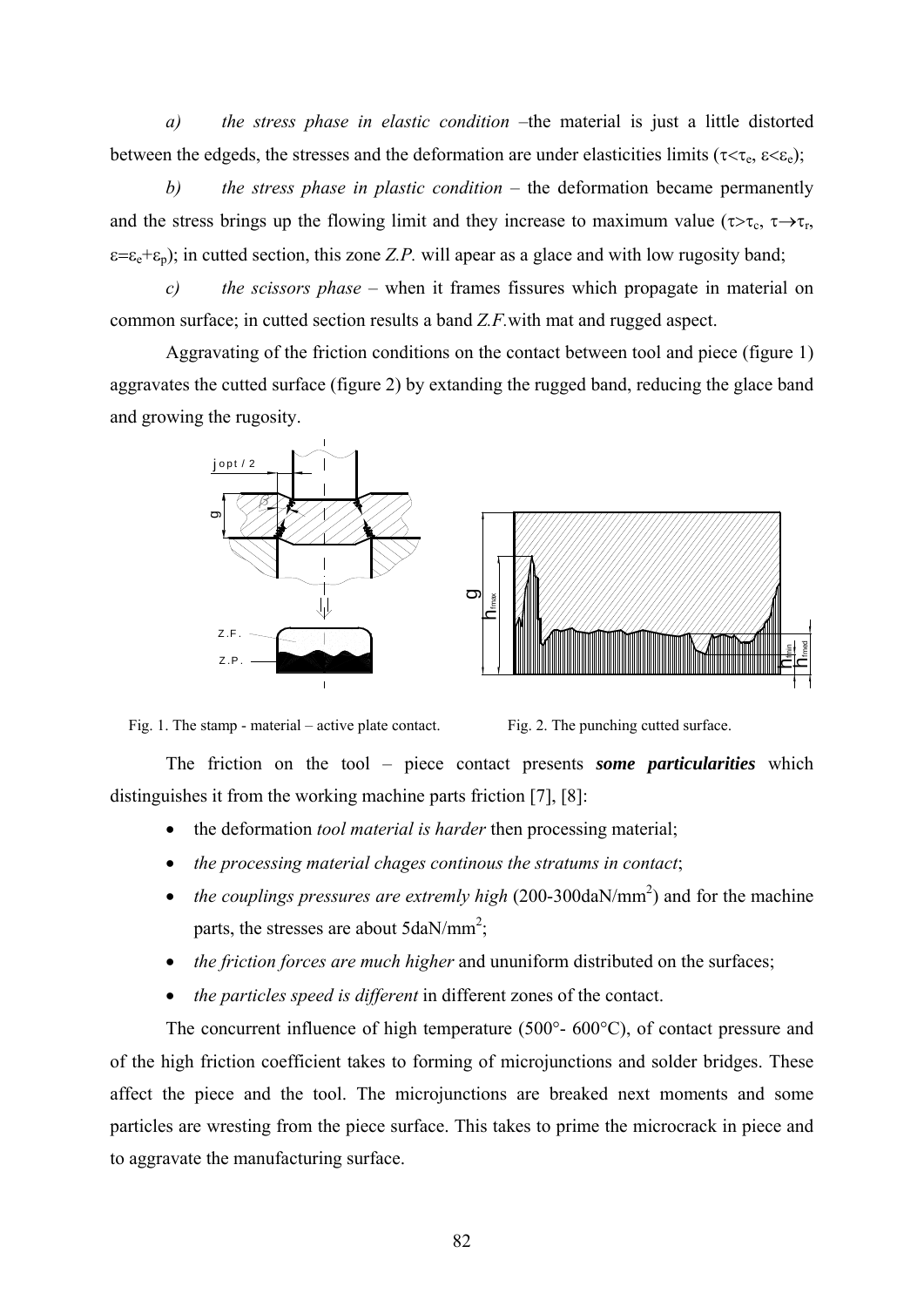There is no lubricant in punching to assure a continous film. That is why the friction is situated in the area of the dry, limit and mixed friction.

**3. The influences on tool – piece friction.** The friction process in punching is influenced by the following *factors*:

*a) the processing degree of tool surfaceses –* it takes to friction coefficient which can be diversify in a large area;

*b) the chemical composition of tool material and piece material -* a higher hard of tool gives reduced friction coefficient;

*c) the specific pressure on the contact surface* produces the reducing of the friction coefficient;

*d) the tool and material temperature –* the friction coefficient grows up with the temperature. Until 700-800°C the steel frames hard oxides with abrasive proprieties;

*e) the deformation speed* - the researches [1], [7] show that variation of the friction coefficient with the relative speed presents a maximum on the beginig of the curve.

*f) the lubricant introduced on the tool – piece contact surface.*The dry friction give negative influences on the durability of the deformation tool and on the piece quality.

The lubrication in punching processes has [3], [6], [8] the following *purposes*:

- *reducing of the friction* material tool and of deformatiom force;
- *reducing of material tension* during the process;
- *protection of piece and tool contact surfaces* against the forming/breaking microjunctions and scratches appearing;
- *growing of the manufacturing precision* of the deformation piece;
- *reducing of the wearings* and growing of tool durability.

*The lubricant selection* is a complex problem which consults: the material nature, the manufacturing procedure, the deformation degree, the preparation operations, the lubricant cost. The companies use different recipes for lubricants which represents a company secret.

 The lubricant reduces the friction coefficient μ and is able to grow the punch durability about 2...3 times.

*The normal tension*  $\sigma_n$  on the tools profile [3] is influenced by the manufacturing material (*k* coefficient), by the tools geometry ( $\theta$  angle and edgeds radius *r*) and by the tool – piece friction  $(\mu)$ :

$$
\sigma_n = \sigma_n(k, \theta, r, \mu). \tag{1}
$$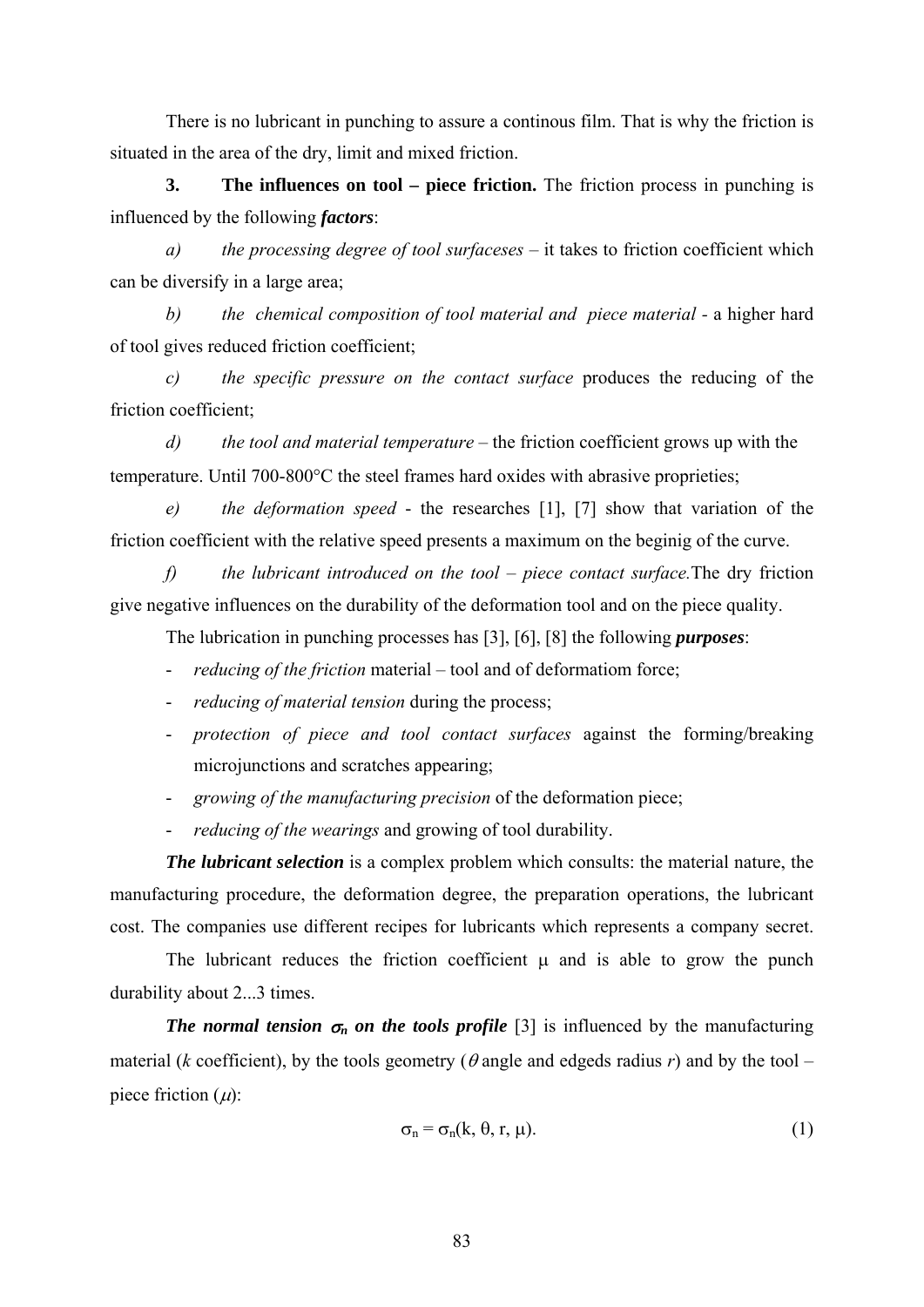In manufacturing, there is an *avalanche effect*: intense friction tool – piece which produces intense fraying of deformations tool. The registered fraying transposes tools geometry (*r* radius and *θ* angle) and takes to the tensions and forces growing. The higher forces will intensify the fraying process (growing the *r* radius and *θ* angle) and this phenomenon will be repeated on higher level. This phenomenon will affect the cutting – deformation capacity of the tool and the manufacturing precision.

**4. Stand for tool – piece friction coefficient determination.** In experimental determination of the tool – piece friction coefficient, there was regarded that the lax element deformation is an elastic – plastic deformation. The experimens were displaied on the tractate and compressing universal installation WE – 100 KN described in figure 3.

After the perforation of the orifice with Φ25 diameter in the band with 10 mm thickness from OL 42.2 material, the manufacturing pieces with the optimum space between stamp and actve plate, there were selected depended the used lubricant.

The pieces orifice registered the elastic relaxation that produced its section reducing. The determination based on the supposition that the stamp – manufacturing material friction force is generate only by the elastic deformation of material.

The punch was disassembled from the press, the stamp was extracted and it was put on the *stand for tool – piece friction coefficient determination*, which is own conception and described in figure 3.



Fig.3. Stand for punching friction coefficient determination.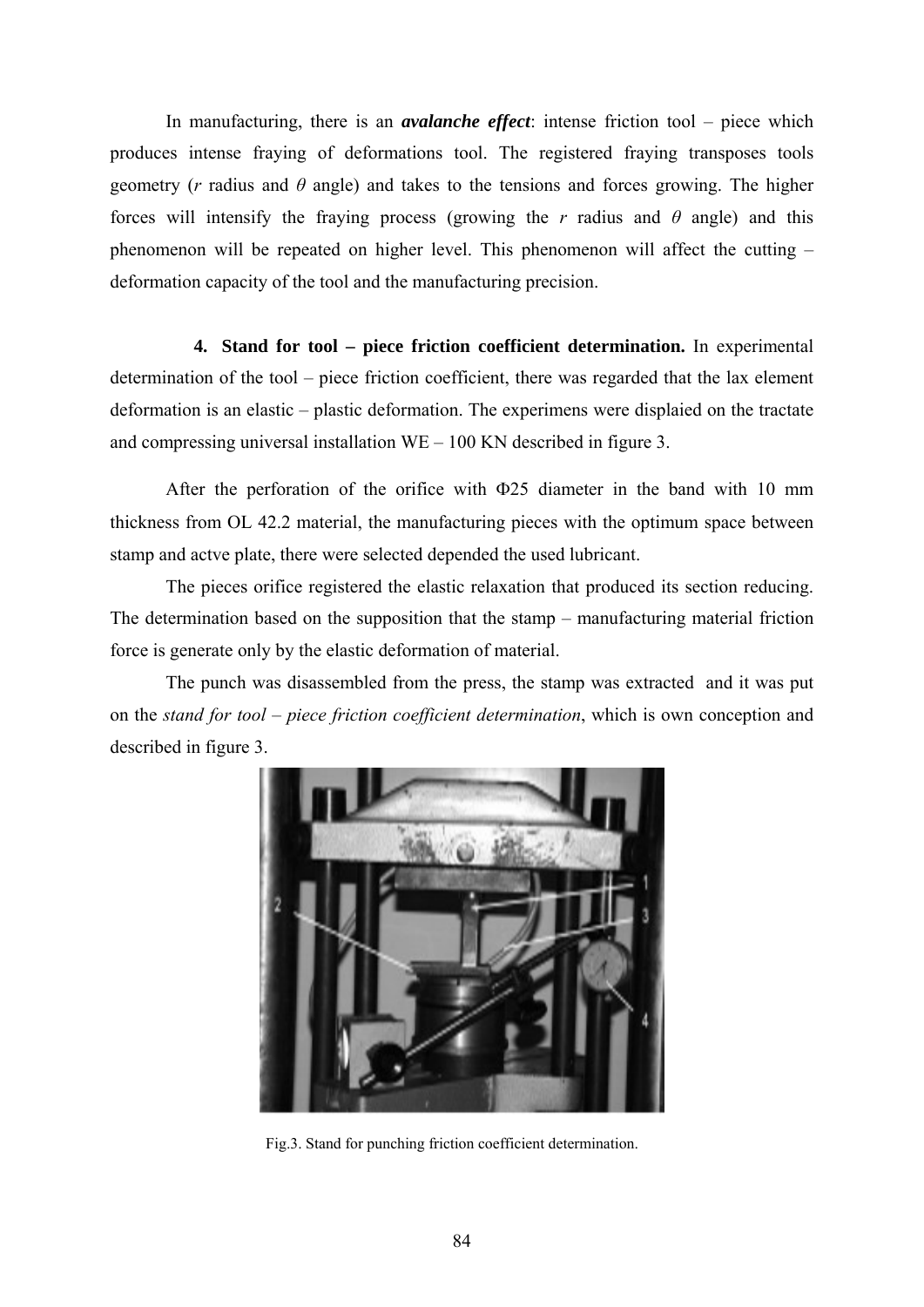The 2 pieces are placed on the intermediary plate 3 and through them orifice passes forcible the perforation stamp 1, pressed by the installation WE – 100 KN. The only force that inerposes to the stamp passing is the friction force. It is read on the installation dial. The stamp displacement is indicated by the comparing dial 4. The active elements, stamp and active plate are made from alloy steel C 120, thermal treatmented to  $62 - 65$  HRC.

The determinations were made in *four different lubrication conditions*, the same used in punching [3]: *dry contact* –  $92^\circ$  alcohol degreasing; lubrication with hydraulic oil **H32EP**; *lubrication with manufacturing oil P1C; lubrication with graphite.* 

For the tool material – piece material friction coefficient determination (C120/OL42), in punching, it is used the formula:

$$
\mu = \frac{F}{A_1 \cdot q_i} \tag{2}
$$

where  $A_1$  [mm<sup>2</sup>] is the lateral orifice area,  $\mu$  friction coefficient and  $q_i \approx 0.65 \cdot \sigma_c$  elastic lateral pressure depended by material OL42 flowing limit.

This coefficient is a *conventional friction coefficient* because it is influenced by the following *disturbing factors*:

- variabile force and in calculation it is used the maximum force;
- a sill existence between glace band and rugged band;
- the material flowing limit changes with created pressure.







The stand admites the friction force measuring and a simple conventional friction coefficient determination.There were obtained the results from table 1 and interpreted in